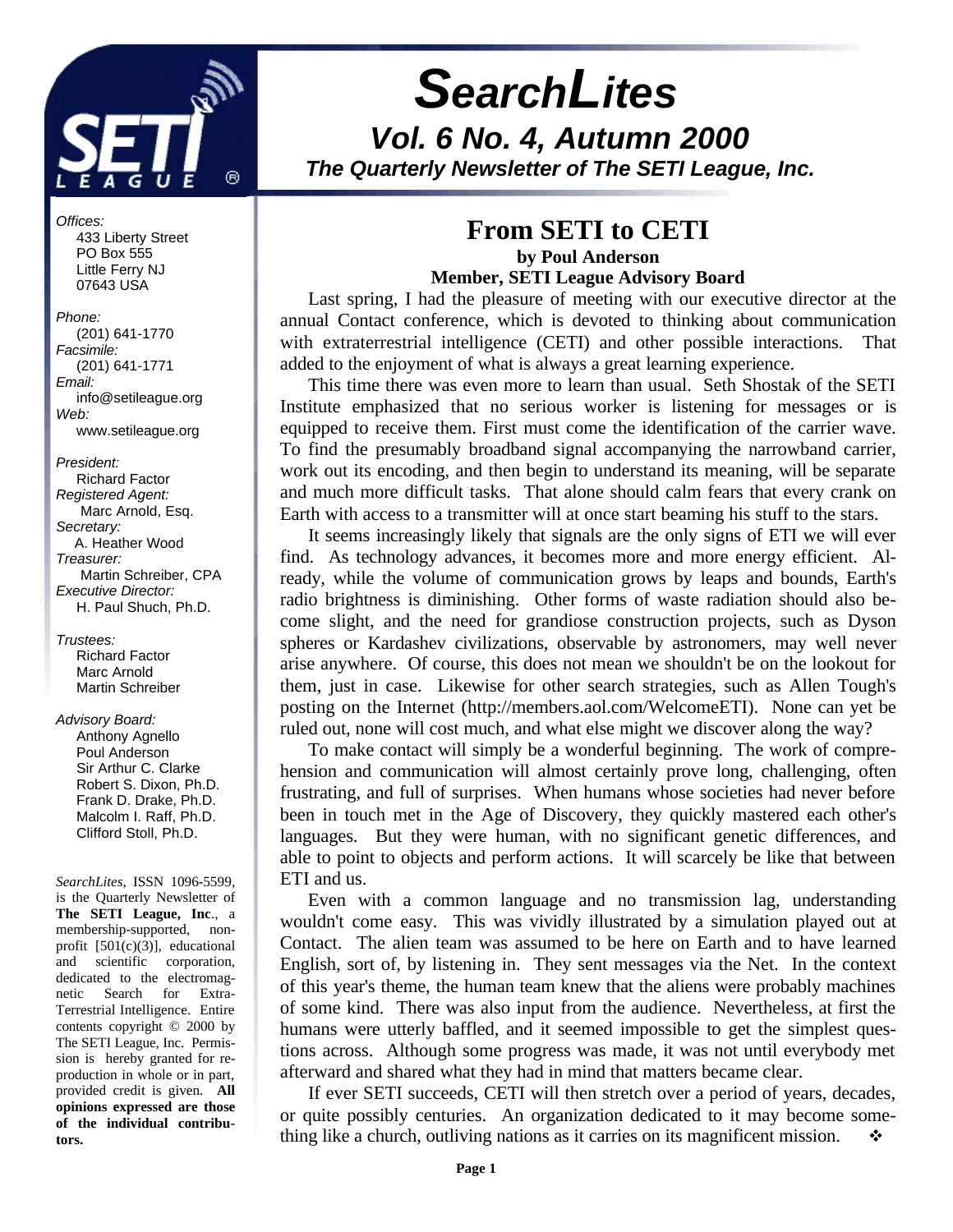### **SETI in the Twenty-First Century**

#### **The implications of new astronomical research By John Wells (email jlwells@home.com)**

Who hasn't gazed at the distant suns populating the night sky and wondered? For as long as we humans could think, we have thought about the stars and the spectacular, mysterious vistas the heavens presented to us each night. Today, the average person staring up at the beauty of the unfolding universe, might muse about how life began, whether there is other life out there, and if other distant beings share our awareness of the larger universe. Does other life and intelligence exist among this sea of stars in which we live? Many people think so. If we think deeply about these things, we might speculate on the origin, frequency and variety of life in our galaxy. We might also ask, how rare is intelligence and what are the fates and life spans of technological civilizations.

For much of our scientific history, the answers to such questions were beyond reach and consigned to the realm of speculation and fiction. This state of affairs started to change with the publication of the first realistic strategy for a search for extraterrestrial intelligence in 1959. "Searching for Interstellar Communications," by Philip Morrison and Giuseppe Cocconi, published in *Nature*, advocated searching nearby stars for interstellar radio signals centered on the 1420Mhz part of the radio spectrum, known as the 'Water Hole." This naturally quiet part of the electromagnetic spectrum, allowed directed microwave transmissions over vast distances using modest power levels.

Around this time, Frank Drake, a radio astronomer at the NRAO (National Radio Astronomy Observatory), also began independently planning a SETI search. Drake conducted the first systematic interstellar search for microwave signals in 1960. This search, called project Ozma, targeted two nearby star systems and listened in the 1420Mhz frequency range for possible signal carriers. This seminal work was the beginning of the scientific search for other intelligences in our galaxy.

While planning the first SETI conference in 1961 at Green Bank, WV, Drake conceived of a formula that could help guide the conference agenda. This simple linear equation (which appears in detail on The SETI League website, and in *all* modern astronomy textbooks) is used to estimate the probable number of technological civilizations that might transmit radio beacons in our galaxy. For the past forty years all of the factors used in this equation were mere speculation, guesses. However, within the present decade, we should see this situation change. The Drake equation, instead of being a vehicle for speculation, promises to become a valuable tool; it will be used to determine many probabilities and to answer fundamental questions.

New technological abilities, scientific instruments and the research programs they generate, will deal with the Drake equation in a methodical way. Let's look at each of the factors that produce the result **N**, the number of communicating technological civilizations in the galaxy. Furthermore, let's project ahead ten years and try to determine what factors will be known and how accurate those estimates of the factors might be.

**R\*** The rate of appropriate star formation is the average number of stars born each year in the galaxy. Many stars may form each year, but only a certain percentage will live long enough or can go on to become hospitable to life and evolution. Only certain stars will do, but since there are an estimated 400 billion stars in the galaxy, there will be tens of billions of candidate stars.

By 2010, using existing data and discoveries from planned space missions and instruments, this number will be known with the most certainty. Current best guess: 1.5 appropriate stars per year. Projected year 2010 error box for the value of **R\*** might be  $+/- 1\%$ .

**Fp** The fraction of those appropriate stars that have planets. Since it is believed that planetary formation is an integral part of star formation, this number should be high. Recent extrasolar planetary discoveries indicate planets are very common. Information for determining this factor is pouring in almost monthly. Already dozens of extrasolar planets have been discovered. New detection methodologies, instruments and programs are already starting to set the outside parameters for this factor. As the database grows, overall trends should become apparent. Professional expertise, theoretical models and computer simulations will add to these predictive and detection capabilities. Reasonable conjectures on the planetary systems of more distant stars and even the entire galaxy might then be possible.

Current best guess: 90% of the appropriate stars might have planets. Projected year 2010 error box for the value of **Fp** might be +/- 5%.

**Ne** The numbers of earthlike (terrestrial) planets per appropriate star. Planets must be in the zone around their star where liquid water can exist. This is the habitable area around a star, where at least it's possible for life to exist and where biospheres might form, thrive and persist.

Missions currently in the planning or development stages will place very sensitive instruments into space within this decade. These instruments will be able to detect terrestrial planets, and even biospheres, several tens of light years distant. By the end of the decade we hope to actually image an extrasolar planet the size of Earth from several light years away.

Current best guess: most of the appropriate stars that have planets have terrestrial planets, though we really don't know. Projected year 2010 error box for the value of **Ne** might be +/- 10%.

**Fl** The fraction of the above worlds that have life. This factor currently has no known value. To a large extent it depends on the nature of life. Is life an inevitable consequence of natural processes, like the progressive formation of more complex elements in stars? The creation and mixing of complex organic molecules, amino acids and even DNA precursors, have all been observed in interstellar nebula; this appears to be a common process in the universe. How common is it for this organic sludge to form life, at least carbon-based life? We do know it happened very quickly here; life arose on Earth almost from the moment it could exist.

The fecundity of life in the galaxy is a key factor in the Drake equation. **Fl** is the factor to watch in the coming decade. If life is abundant, then the probabilities of successful SETI goes way up. If life is very rare, then the odds of finding a transmitting technological civilization are extremely small.

I estimate that there are a half billion biospheres similar to Earth in the galaxy (a guess, to be sure, but my own best guess). Dividing a high-end estimate for the number of biospheres into the volume of space our galaxy occupies, results in roughly one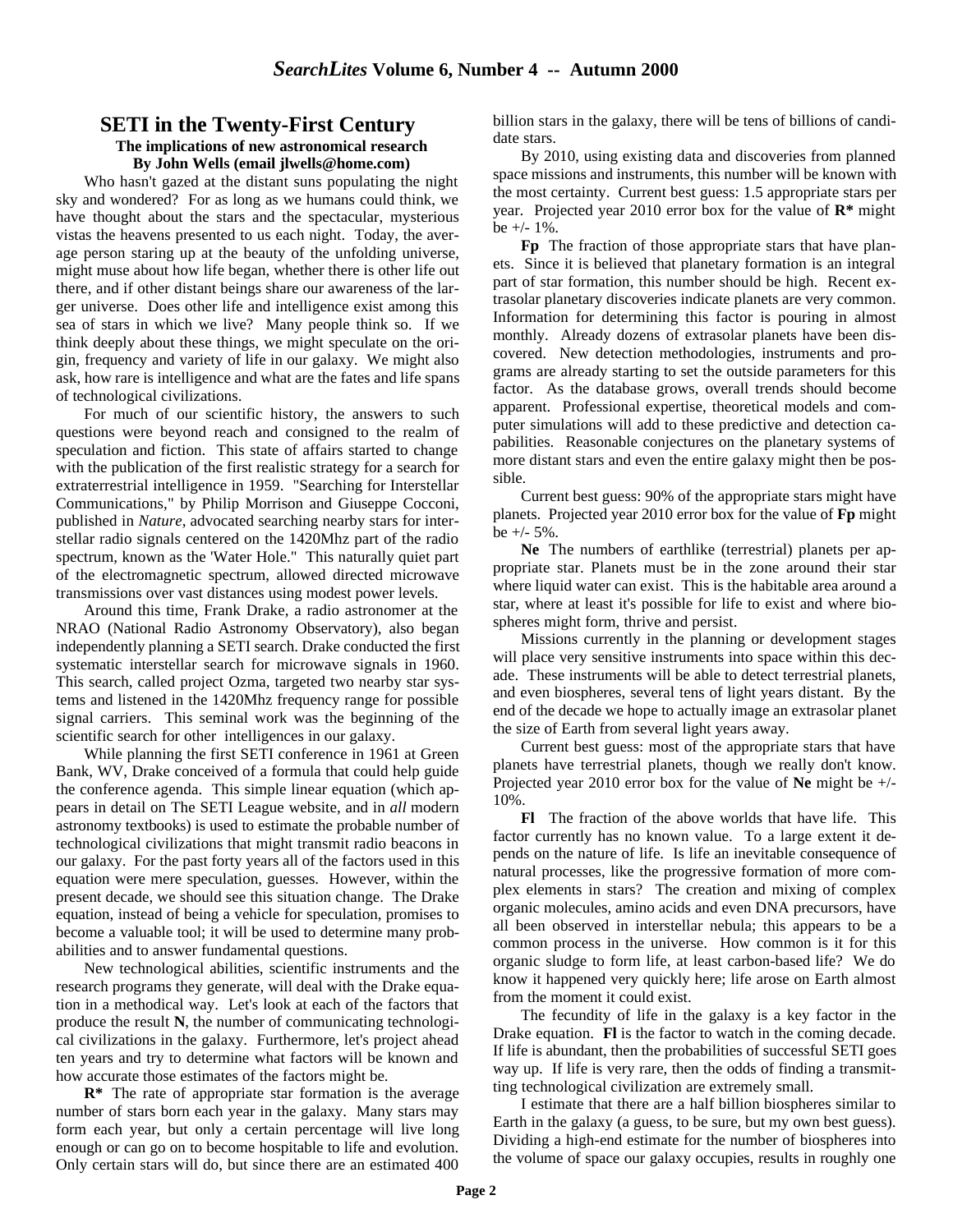#### *SearchLites* **Volume 6, Number 4 -- Autumn 2000**

biosphere for every 16,000 cubic light years of galactic volume. This is approximately the volume of a sphere with a radius of 16 light years. If these biospheres are randomly spaced, some, at least, should be detectable by future space-based spectroscopic analysis of extraplanetary atmospheric gases for: ratios of water vapor, free oxygen, ozone and methane, that indicate the presence of life. It is assumed the first generation of these instruments could detect the spectroscopic signature of an extrasolar biosphere over two-dozen light years distant.

Determining if other life exists at all, let alone knowing its possible frequency of occurrence, would be a monumental scientific discovery. Whenever we find new biospheres, we will use the Drake equation to reestimate the number of potential homes there might be for higher life forms in the galaxy. We should then be able to determine the factor **Fl** with even greater accuracy over time.

NASA has its gaze firmly transfixed on the quest for life. It is looking within the solar system for signs of life and is also starting to look toward the nearby star systems. Biology is a big part of NASA's future, and it's getting almost as important as astronomy. Biology and biochemistry have made major strides during the past couple of decades in understanding the basic nature and processes of life. The detection of just one extrasolar biosphere, or other life in the solar system, will found the field of exobiology and a host of others we can't even imagine yet.

Current best guess: We don't know enough about the origin of life to even guess. Projected year 2010 error box for the value of Fl might be +/- 20% if we detect other extrasolar biospheres, and an error box would be inapplicable if we detect none.

**Fi** The fraction of biospheres that develop intelligence. This equation factor will be one of the most difficult to determine. On Earth, with each successive dominant species, there has been a trend towards complexity and increased intelligence, over billions of years of evolution. Increased awareness leads to more flexible behaviors and diets; this has survival value in an often rapidly and frequently changing environment.

Higher intelligence could be a lucky fluke on Earth, or it could be an inevitable consequence of rapid and frequent changes in the biosphere and therefore is quite common. We know that awareness developed as a competitive adaptation to a rapidly changing environment. Intelligence might be a faster way of adapting to changes than simple awareness or genes and might be of survival value. The jury is still very much in session and awaiting evidence on the question of other intelligences.

Current best guess: We don't know enough about life or the survival value of intelligence to even guess. Projected year 2010 error box is not applicable.

**Fc** The fraction of intelligence hosting worlds that are communicating. SETI optimists will tell you they expect some kind of evidence within ten years. Possible results would be more forthcoming with more effort and that comes with more money. In particular, larger radio telescopes and more dedicated observing time would allow us to see further and listen longer.

Current best guess: We will know when we hear from them. Projected year 2010 error box is not applicable.

**L** The average length of time a transmitting technological civilization, or its progeny (machine, genetically designed, or a mix, or something else), or its transmitting artifacts, will persist, measured in years. What's the average life time of civilizations that transmit interstellar signals? This is a question that only successful contact with other civilizations can answer and even then, they might not know.

Projected year 2010 error box is not applicable. Current best guess: We don't have one and probably never will.

So, in 2010 what will the big picture look like? Will SETI pioneers be judged scientific saints or sinners? Will the detection of a nearby extrasolar biosphere, or several, have a significant impact on the pace of SETI research? Will it cause the sudden injection of billions of dollars of government money into SETI and bioastronomy research? Should the SETI community make contingency plans for a possible deluge of government funding? Should SETI researchers plan for other career goals or ways of beating off the swarms of descending media? A wave of popular interest and speculation arising out of possible discoveries could see the pendulum swing to either extreme.

Researchers want to see any funding spent wisely and efficiently. Governments, institutions and businesses put resources behind those approaches that are likely to yield results. Though they, like all of us, are swayed by natural curiosity and the desire to experience the mysterious. Governments in particular are especially moved by self-interest and the public's attitude towards such things. The discovery of a verdant, new world has been a powerful idea in our recent past and is firmly entrenched in our mythology. Will scores of pristine biospheres serve to impel humanity forward, towards the nearby stars?

Will new discoveries motivate us to spend more money on SETI in order to listen longer, harder and more often? Or will a paucity of life in the galaxy revive skepticism about SETI research.

The advent of space travel, and the ability to put sensitive instruments like infrared interferometers into space, will impact SETI research, one way or the other. If extrasolar biospheres are found anywhere within the detection range of these new astronomical instruments, it will greatly stimulate further study along many fronts, including SETI. If no biospheres are found, or if we determine there is a paucity of life in general, it will lower the ceiling on **N**, the number of possible transmitting civilizations in the galaxy. If we don't receive a signal from the stars in the first decade of this millennium, then by the end of it we will have a much better idea of what the odds will be of ever receiving such a signal. The prospect of having the ability to determine such things as the origin and abundance of life in the galaxy, a mere 50 years after beginning the serious scientific investigation, seems almost as miraculous as receiving radio signals from a civilization living around another star.

Perhaps when we look up at the night sky ten years hence, we will have fewer things to wonder about and more things to wonder at. The magnificent night sky will not be less mysterious than before, but more. Soon we may be able to look out across the sea of stars and point to nearby harbors of life. Whatever the result of this decade's SETI and life searches might be, we will gaze upon the stars more knowingly, but certainly not less reverently.  $\mathbf{\hat{P}}$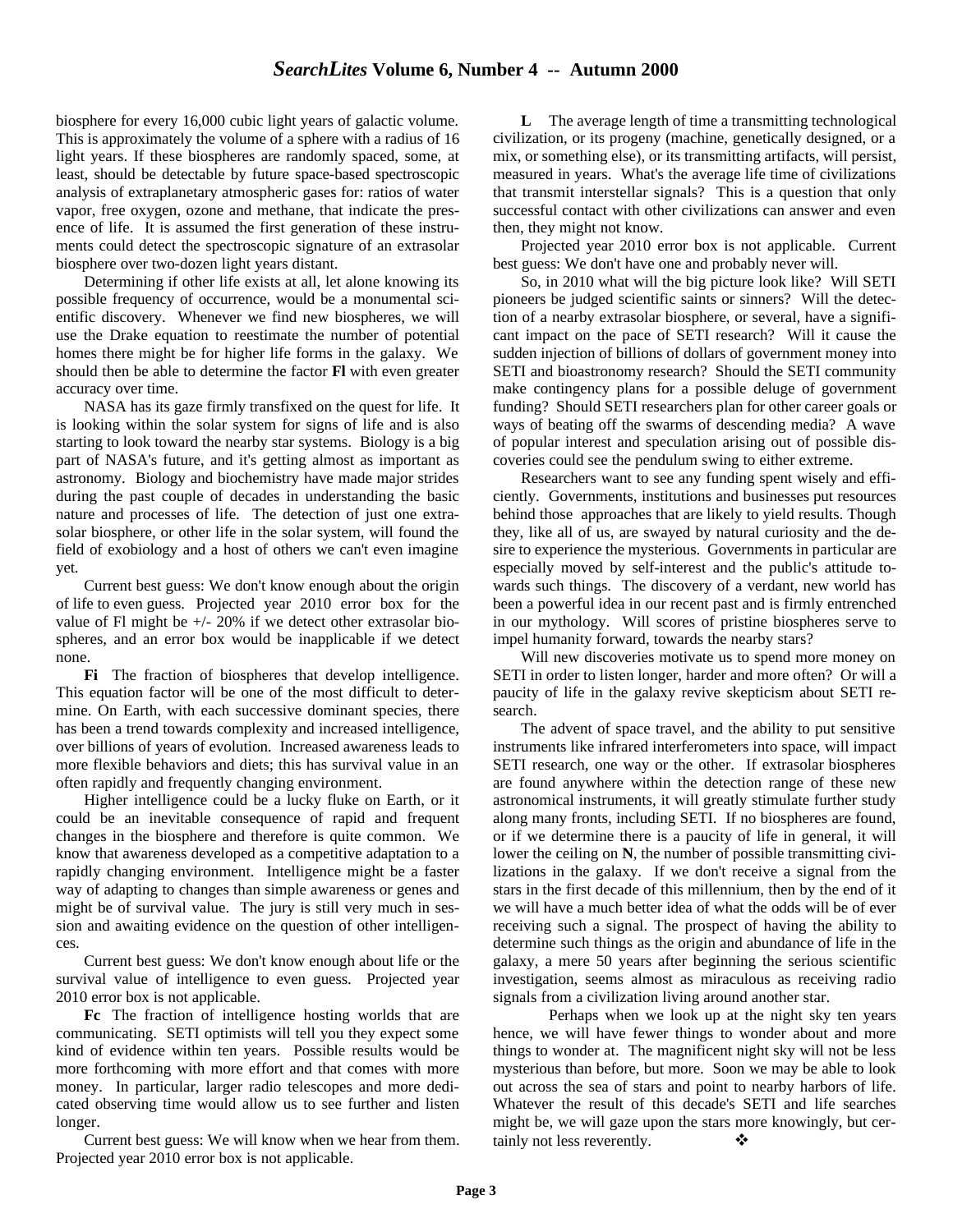#### **Book Review:**

#### *Life On Other Worlds And How To Find It***, by Stuart Clark (Praxis Publishing, ISBN 1-85233-097-X, 2000) Reviewed by H. Paul Shuch for** *New Scientist* **magazine (used here by permission)**

Public fascination with the prospect of life in space is evidenced by the plethora of recent books on the emerging discipline of bioastronomy. I count an even dozen such volumes on my bookshelf, published within just this past year. Unique among these is Stuart Clark's recent offering, *Life On Other Worlds And How To Find It.* Rather than attempting to answer the ages-old question "Are we alone?," Clark explores what basic knowledge we must acquire before we may even ask the question.

Accessibly written for the intelligent laymen, Clark's scholarly work is sprinkled with wit, humor, and the occasional *Star Trek* cliche. Not that this detracts at all from its scientific integrity. An astronomy educator by trade, Clark has thoroughly researched all the related disciplines before describing what he concludes to be an abundance of extraterrestrial life.

But this is not a speculative work, and Clark's personal conclusions are incidental to his broader picture. He starts by reviewing the principles and assumptions underlying any search for life beyond our sphere. In so doing he invokes the writings of Carl Sagan, Paul Davies, David Blair, Christian DeDeuve, and many another respected expert, concluding that it is time to reexamine all of the assumptions underlying modern SETI. There follows a two-chapter tutorial on cosmic evolution, from the Big Bang to the formation of possible life-bearing planets, including the obligatory smattering of thermodynamics fundamentals. These introductory chapters set the stage for a lucid discussion of biology, the emergence of life, and exactly what constitutes an hospitable environment. Throughout the first half of his book, Clark paints a picture of Earth as a commonplace among the myriad of worlds in our universe.

But just because life *could* exist elsewhere is no guarantee that it *does*. To determine that, we have to do the experiment. The historical and contemporary search for such factual evidence dominates the balance of Clark's book.

In chapter seven, Clark traces the search for life within our own solar system, from the eighteenth-century furor over supposed canals on Mars, through the more recent and still controversial detection of apparent microbial fossils encased in meteorites. Exobiologists have not rejected the prospect of finding primitive life close to home, and Clark here discusses several upcoming space missions designed to test for it. Chapter eight deals with the search for extrasolar planets, the first of which were detected just five years ago. The author tells us of several space missions now on the drawing boards, which will seek to detect planets of terrestrial size and the atmospheric gasses conducive to (and perhaps even indicative of) life. Chapter nine attempts to define intelligence and explore its role in evolution and survival. SETI implies seeking out intelligent species through their detectable technology. The more prevalent is intelligence, the greater our opportunity for contact. Thus, it is here, predictably, that Clark introduces the Drake Equation.

Of this book's chapters, the tenth will be of greatest interest to fans of SETI science. Clark traces our efforts to communicate, from Gauss's proposed deforestation message, meant to signal our mathematical prowess to our lunar neighbors, to the emergence of microwave SETI, and including recent progress in the optical spectrum (although, sadly, Clark neglects mention of Stuart Kingsley's pioneering work in this emerging field). The problem of defining what constitutes proof is juxtaposed against public suspicions regarding hidden evidence and government cover-ups. Clark discusses the recent controversy surrounding active SETI, the deliberate transmission of messages from Earth, and summarizes the several contemporary radio searches (including the latest efforts of my own fledgling organization, The SETI League). One recent false alarm is cited and a dilemma acknowledged: how to announce an alien detection to a waiting world?

Clark's final chapter restates the well-worn Fermi Paradox: *Where are they?* Several explanations are offered for the lack (so far) of solid evidence as to the existence of our cosmic companions. The anthropic principle (the assertion that we are, after all is said and done, alone in the cosmos) is most effectively refuted. Clark explores such diverse but related topics as fusion rockets, solar sails, matter-antimatter reaction engines, lunar mining, self-replicating Van Neumann probes, and instantaneous communication via quantum entangled particles. He concludes his book with a reiteration of its prevalent theme: that we just don't know, and that we never will without doing the research. I take his finale as an eloquent justification for the continuation of SETI and related research: "Only by the continued efforts and collaboration of the scientists, who approach the quest from their own unique vantage points, can we hope to find the answer to this, the most perplexing question of our existence... is anybody out there?"

*Life On Other Worlds* is graphically spare, as befits a scholarly work. Its limited visual tapestry will prove a disappointment to the MTV generation. Nevertheless, it is rich in language and long on clarity, as will be much appreciated by those who value substance over splash. A thorough glossary and ample bibliography precede a most extensive index of people, places and events.

As a SETI professional, I read this book quite critically, with a sharp eye out for any factual errors. I found only one, and a minor one at that. In discussing the signal detection hoax of October 1998, Clark tells of "an amateur radio astronomer who claimed to have picked up a message from the star EQ Pegasi, just 22 light years away." That claim was in fact made by an anonymous Internet hacker, *posing* as an amateur radio astronomer. As one who has long cited the discipline, integrity and professionalism of dedicated amateurs, I consider the distinction an important one. As an astronomer, Clark is well aware of the significant contributions of amateurs to his discipline. As an author, he speaks well and clearly to the educated laymen, among whose number many a proficient amateur scientist can be found. And, in fact, if you are just such a reader, you will find *Life On Other Worlds And How To Find It* an engaging and worthy read.

In his Foreword, astronomer Patrick Moore, whose *Sky At Night* is Planet Earth's longest-running television series, writes, "In my view [this book] is the best of its kind that I have seen, and it will have an honoured place on my shelf."

I couldn't have said it better.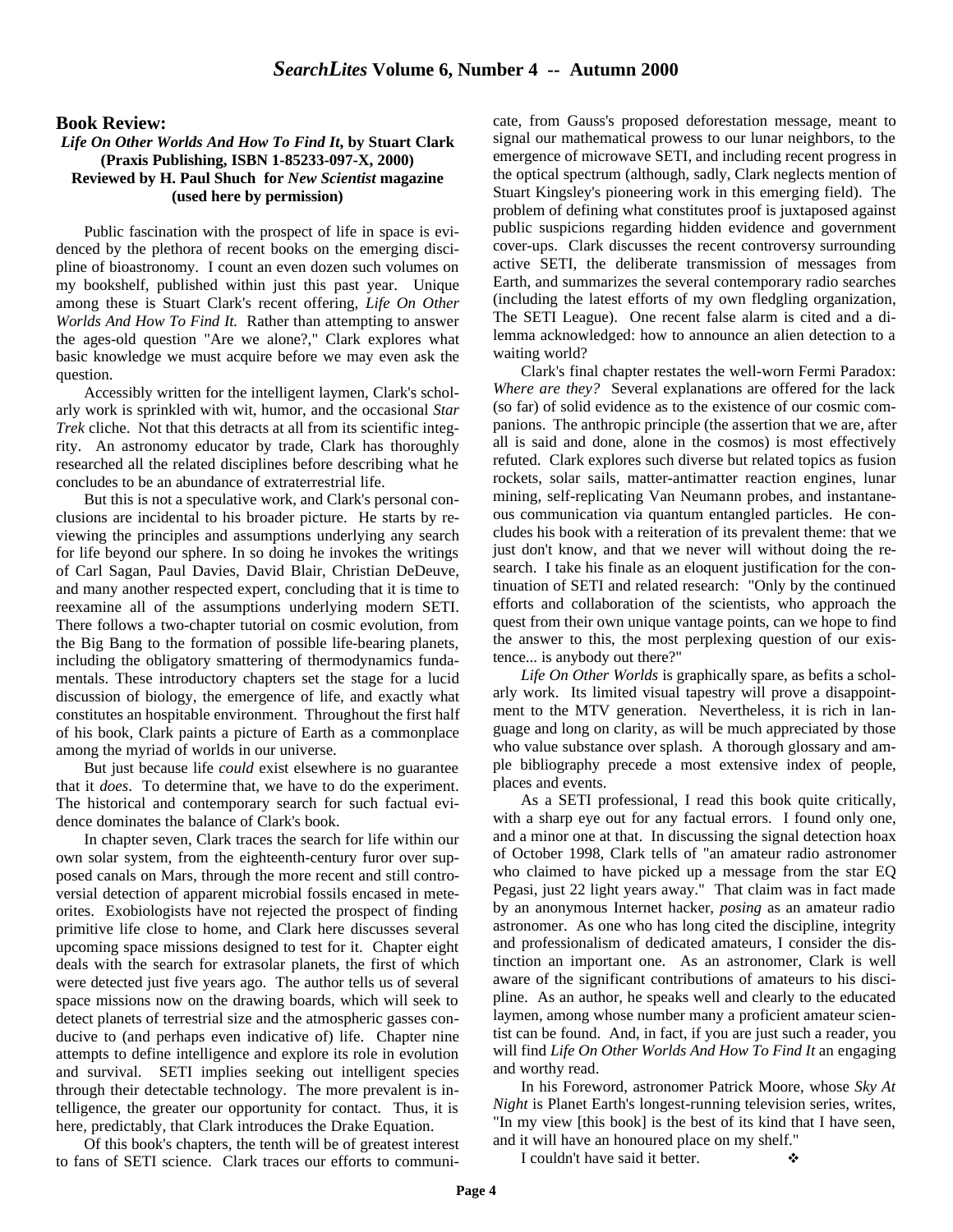### **Dayton, You Honor Us All By H. Paul Shuch, Executive Director**

*Editor's Note: The following is Dr. Shuch's acceptance speech upon his receiving the Dayton Hamvention Technical Excellence Award, 21 May 2000.*

One of my favorite films from the 'eighties is Richard Benjamin's autobiographical production *My Favorite Year*. Its premise is that, in everyone's youth, there comes a pivotal moment that defines the direction of his or her life. For Benjamin, that moment came in the early 'fifties, when he was a staff writer for the Sid Ceasar Comedy Hour on TV.

My moment came a little later, in 1961. That was the year I got my first ham radio license, and took my first flying lesson, and OSCAR I (the world's first nongovernment communications satellite) was launched. I was the high school kid sitting in the back of the room at Project OSCAR meetings, saying, "This is what I want to do when I grow up."

And some day, maybe I will grow up. Meanwhile, the amateur satellite community trained me, and I rose through its ranks, from volunteer gofer to technician to engineer to technical director to board member, and ultimately to Chairman of the Board of Project OSCAR. I thought I had reached the top.

I was wrong.

For 1961 was also the year that John F. Kennedy gave a speech at Rice University, in which he said:

*We choose to go to the Moon, and do those other things, not because they are easy, but because they are hard.*

And right then, in my favorite year, my life's goals crystallized before my eyes:

I was going to become an aerospace engineer, and an astronaut, and win a Nobel prize.

Well, that first goal, though not easy, was certainly attainable. It required only persistence, and the drive to survive ten years of college (interrupted in the mid 'sixties by Uncle Sam's all-expense-paid Asian vacation). There were moments of doubt (such as the first time I failed Calculus). But my ham radio experience helped me to jump through all the right hoops, by giving me the big picture.

I jumped through all the right hoops again on my way to the stars: clean military service record, flying experience, a Ph.D. in a related discipline, the requisite number of publications, and research expertise appropriate for a Shuttle Mission Specialist. Then marginal eyesight bounced me out of astronaut candidacy. But better failing vision than failing Calculus.

So, I guess I'll have to settle for two out of three.

Which brings me to Dayton and this award. And if the Dayton Technical Excellence Award is as close as I ever come to a Nobel Prize, it's been well worth the ride.

When you honor me, you also honor my numerous mentors:

- Nick Marshall W6OLO, and Chuck Towns K6LFH, who taught me about satellites.
- Ian Webb K6SDE, who taught me electronics.
- Frank Pacier W6VMY, and Don Farwell WA6GYD, who taught me microwaves.
- Allen Katz K2UYH, and Mike Staal K6MYC, who taught me how to moonbounce.
- Joe Reisert W1JR, who taught me how to design receivers.
- Wayne Overbeck N6NB, who taught me how to lose contests.
- My first editor, Jim Fisk W1HR, who encouraged me to write.
- John Kraus W8JK, who taught me radio astronomy.
- And The SETI League's nearly 1200 members in 59 countries, who made it all come together.

Ham radio makes The SETI League possible. Ham radio has been pivotal in my career. Ham radio has shaped my life. And it all started for me in 1961, my favorite year.  $\bullet$ 

### **Event Horizon**

SearchLites' readers are apprised of the following conferences and meetings at which SETI-related information will be presented. League members are invited to check our World Wide Web site (www.setileague.org) under *Event Horizon*, or email to us at info@setileague.org, to obtain further details. Members are also encouraged to send in information about upcoming events of which we may be unaware.

**August 31 - September 4, 2000:** *Chicon 2000* World Science Fiction Convention, Chicago IL.

**September 9 - 10, 2000:** *Second Convention of the European Radio Astronomy Club*, Heppenheim Germany.

**September 9 - 10, 2000:** *45th Weinheim VHF Convention*, Mannheim Germany.

**September 28 - October 1, 2000:** *Microwave Update*, Trevose PA**.** 

**October 2 - 6, 2000**: *International Astronautical Congress*, Rio de Janeiro, Brazil.

**October 19, 2000:** *Searching for Life Among the Stars*, Science North, Sudbury ON Canada.

**October 26 - 30, 2000:** *18th AMSAT Annual Meeting and Space Symposium*, Portland ME.

**January 22 - 24, 2001:** *OSETI III*, Third International Conference on Optical SETI, San Jose CA.

**March 2 - 4, 2001:** *Contact 2001*, Santa Clara CA.

**April 21, 2001:** Third annual SETI *League Ham Radio QSO Party*, 14.204 MHz.

**April 29, 2001:** SETI League *Annual Membership Meeting*, Little Ferry NJ.

**May 18 - 20, 2001:** *Dayton Hamvention*, Dayton OH.

**May 25 - 28, 2001:** *Balticon 35*, Baltimore MD.

**August 30 - September 3, 2001:** *Millennium Philcon* World Science Fiction Convention, Philadelphia PA.

**October, 2001 (date TBA):** *Microwave Update*, Arkansas.

**May 17 - 19, 2002:** *Dayton Hamvention*, Dayton OH.

**August, 2002 (proposed):** *Bioastronomy '02*, Hamilton Island (Great Barrier Reef) Australia.

**October, 2002 (date TBA):** *Microwave Update*, Washington DC.

**May 16 - 18, 2003:** *Dayton Hamvention*, Dayton OH.

**October, 2003 (date TBA):** *Microwave Update*, Dallas TX.

**October, 2004 (date TBA):** *Microwave Update*, Seattle WA.

 $\ddot{\cdot}$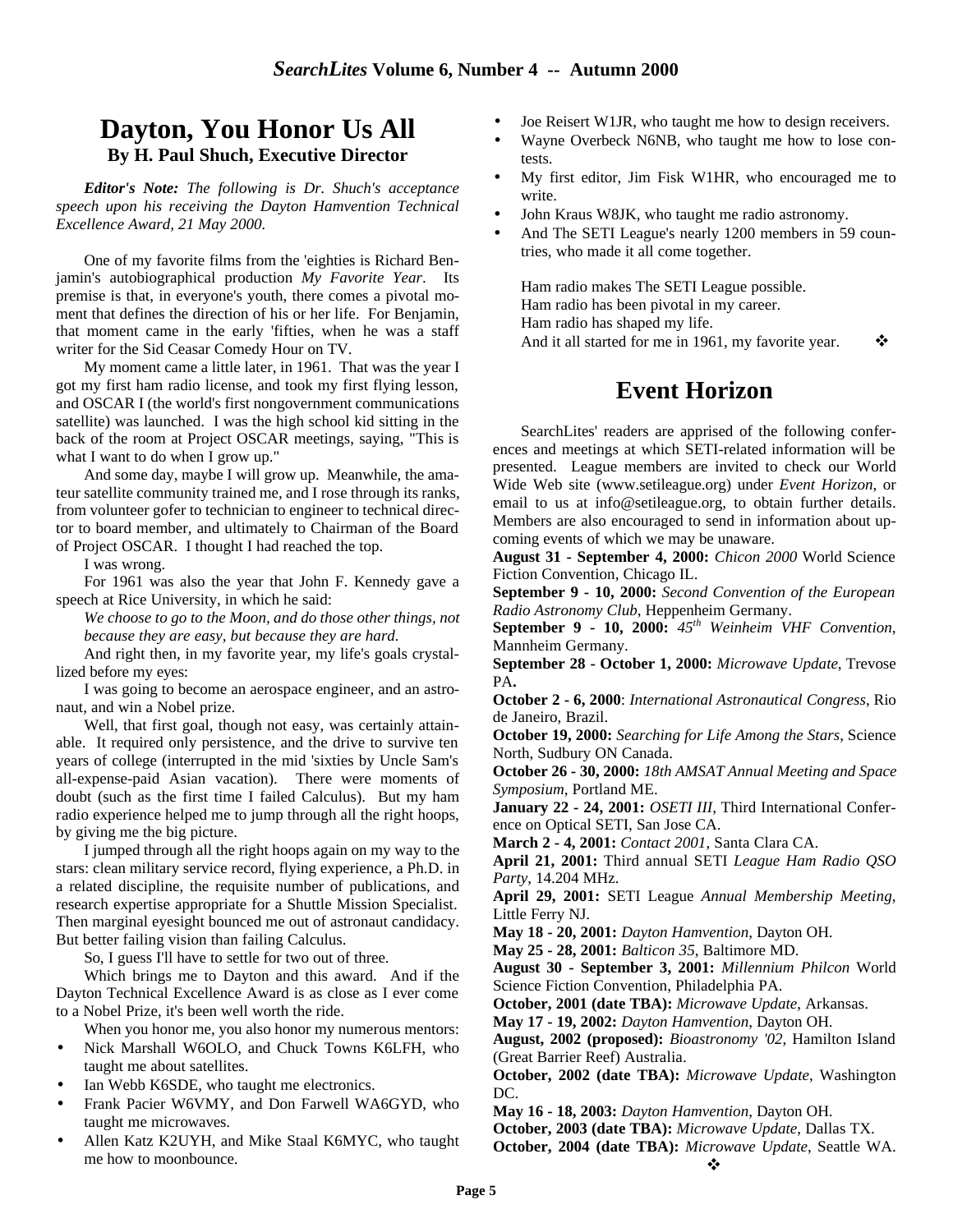#### *Guest Editorial:*

### **Searching for Alien Beacons by Gregory Benford**

Project Phoenix, the SETI Institute's sensitive targeted SETI effort, regularly cycles among 1000 stars, those nearer than 155 light years. So far, no luck.

Not surprising, really, in a galaxy spanning 100,000 light years, when even the optimists estimate there might be only a million alien societies capable of sending waves our way right now. With those numbers (guesses, really) the nearest similar society would be more like a thousand light years away.

But maybe it's time to admit an obvious fact -- we live in the 'burbs. Our Sun circles the galactic core about four times in a billion years, two-thirds out from the compact center. There are not a lot of nearby stars (next door neighbor Alpha Centauri is 4.2 light years away) and many are small, dull, red suns probably incapable of ever warming an Earthlike world to life.

We eavesdrop on our neighbors that seem promising, sifting through a third of a million candidates, cupping an electromagnetic ear at the skies... It's lonely work, as the SETI teams have discovered.

Though SETI listeners can check on a suspiciously narrowband signal in real time, using the microwave telescope dishes at their command, much data processed is left for later inspection. The trouble is that there are many narrow signals, seemingly artificial, which turn out to be our own satellites or natural astronomical sources of subtle signatures.

Is there a different strategy? The SETI Institute targets single stars; how about looking for the glaring, wealthy societies sending beacons? That is the idea behind The SETI League's Project Argus all-sky survey.

This, too, is an old idea. New astronomical discoveries and the steady advance of radio astronomy have opened new reasons to look for beacons, following on ideas that go back 30 years and that have been updated by artist Jon Lomberg and others. Lomberg, a SETI League member, helped design the famous messages that fly now on Voyager, bound out of the solar system.

A bright beacon would, by definition, be so obvious, so powerful that it would light up the galaxy for a short while. The power would have to be a major fraction of the star's output. Beacons attract interest, then direct attention to a weaker signal that carries the larger message.

Where to look, though? Certainly, we should direct some of our radio ears into the plane of the spiral disk, where most stars dwell. In all that welter, one direction stands out: the center, the Times Square of the galaxy. Near it, a million stars lie within a single light year. Think of a sky with dozens of stars brighter than the full moon.

Of course, the dense center is a dangerous place for life like ours. Proton sleet slams onto worlds, and stars swoop near each other every 100,000 years or so, scrambling up planetary orbits and raining down comets upon them.

But, a bit further out, weather gets better. We now know that star formation started at the center, 10 billion years ago. That means that metals built up from the early supernovas there, so planets capable of sustaining interesting organic life like ours could have begun their slow, winding path upward toward life and intelligence within the first billion or so years.

Think of it--a world like ours that took 4.5 billion years to produce smart chimpanzees like us would have done so about four billion years ago!

In that much time, intelligence might have died out, arisen again, and gotten inconceivably rich. The beyond-all-reckoning wealthy aliens near the center could afford to lavish a pittance blaring their presence out to all those crouched out here in the 'burbs, just getting started in the interstellar game.

Whatever forms might dwell further in toward the center, they must know the basic symmetry of the spiral. This suggests the natural corridor for communication is along the spiral's radius, a simple direction known to everyone which maximizes the number of stars within a telescope's view. (A radius is better than aiming along a spiral arm, since the arm curves away from any straight line of view.) So, a beacon should broadcast outward in both directions from near the center, and we 'burbanites should look inward.

Presto! -- point your 'scope in a narrow angle (a few degrees) toward the constellation Saggitarius. Listen for the big spenders to shout at us.

But how often should we cup an ear? Here, I prefer to invoke a Principle of Mediocrity -- that we're mediocre, near the middle, in planetary properties. We follow a daily cycle atop an annual sway of climate.

If aliens are anything like us, they might then broadcast for a day, once a year. But which day?

No way to tell -- so listen every day, for maybe an hour. Watch for narrowband signals that stand out even against the bright glare of that Times Square glow.

Luckily, several radio telescopes could easily carry out a beacon-seeking strategy. Piggy-backing on existing observing agendas demands little time and effort. Looking inward, such a 'scope listens to a billion or more stars at once. Of course, the power demanded of a broadcaster is high, rising with the square of the distance away, because the signal spreads out over a larger area. But the number of stars listened to rises almost as fast as the cube of the distance (since it's proportional to the volume of a sphere).

We would be listening to the oldest stars. Here we can dream a little... Suppose ancient societies, feeling their energies ebb, yet treasuring their trove of accumulated art, wisdom and insight, wanted to pass this on? Not just by leaving it in a building somewhere, hoping some younger species comes calling someday. Instead, build a robotic "funeral pyre" that blares out your greatness:

#### *My name is Ozymandias, King of Kings,*

 *Look on my works, ye Mighty, and despair!*

as the poet Shelley put it, witnessing the ruins of ancient Egypt.

We cannot know how often some civilization in the galaxy gets really rich, and lasts long enough to send its tidings across thousands of light years. The galactic center is about 25,000 light years away, and among its densely packed stars radio communication may be common. After all, they don't have to wait a long time to hear from neighbors that may lie quite near. We live in cities for similar reasons.

Finally, we should consider beacons because people here are already pondering it. It gets cheaper every year to call out to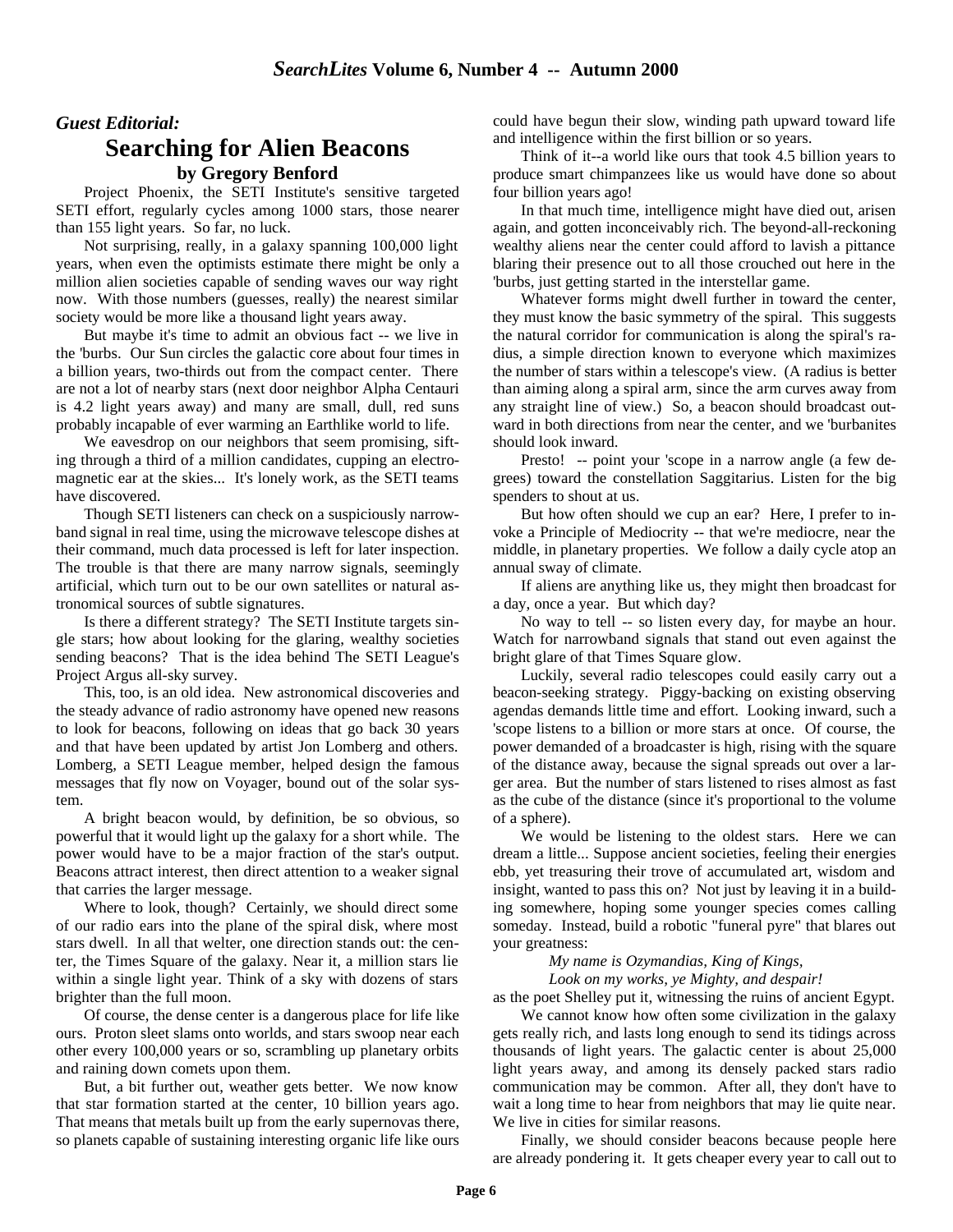the stars electromagnetically. Already a firm promises to broadcast your very own Message to the Galaxy for a small fee. I'd rather that our society not send out personal messages, probably more like graffiti than the Psalm of Psalms. But there's no way to stop people from doing it. So far no radio telescope team has responded to questions about using their dishes to shout at the stars. But it will come.

A way of focusing on this issue is to listen first, establishing a calm, orderly way of thinking about this issue, for the discussions that will surely come -- as soon as somebody begins broadcasting.

The prospect of beacons might well bring a pulsequickening sense back into the SETI search. We may look back on this era and remember the old joke about the guy searching for his keys under a street lamp. He had lost them elsewhere, but the light was so good for searching right here, near the lamp...  $\bullet$ 

#### *Software Corner:*

### **SETIFox for Win9x By Dan Fox, KF9ET SETI League Software Committee Chairman**

SETIFox is a suite of four shareware programs for SETI data analysis and station control. The SETIFox programs operate in the Windows 95/98/NT/2000 environment, having the following capabilities:

**Configuration Utility -** for configuring the SETIFox programs with the local coordinates, dish elevation and azimuth. The utility is also used for setting serial port configuration, frequencies being scanned, and radio control strings for a wide range of radios.

**Doppler Detection Program -** is a program that looks for changes in the radio spectrum that are occurring at a linear rate (such as a narrowband carrier drifting through the beam of the antenna). Signals that are not drifting in frequency, or have a drift rate that falls outside the search parameters, will tend to be cancelled out in the detection and integration algorithm. When a signal is detected, information raw data is logged along with the doppler display to help determine the source of the detection.

**Data Extraction Utility -** is used to examine the logged files from the Data Detection Program and to convert the data to other formats.

**Scanning Power Logging Program -** is used to scan a range of frequencies and log the relative power at each frequency. The readings are logged to a text file which can then be imported into a spreadsheet such as Excel.

**Status -** At present all four programs are being downloaded regularly and apparently being used with very little problem. Radio control strings have been written and used for controlling several types of ICOM radios as well as an AOR AR5000. The Doppler Detection easily detects GPS satellites passing through the beam of the antenna. While this is not a narrow band signal, the frequency components do drift at a linear rate and trigger the detection algorithm. The Scanning Power Logging Program is being used by several amateur radio astronomers.

**Availability -** SETIFox is available for download from http://php.ucs.indiana.edu/~foxd/home-seti.html.

#### *Hardware Corner:*

## **Another Icom R8500 AGC Mod**

#### **By Norm White (email NOREX@mcia.net)**

Being somewhat lazy and not wanting to disassemble my new R8500, I have designed a new method to disable the AGC externally. The AGC driver Q27 is a weak voltage source of greater than 1K ohm impedance. This voltage source can very easily be overcome by a low power regulator. I have used a Toko TO92 regulator part # TK11625. This +2.5v regulator is available from Digikey for \$1.30.

Maximum gain in the R8500 is at an AGC voltage of 2.4V. I have built this strong voltage driver in an RCA phono jack. I get the input power from the 13.8v DC connector on the back of the receiver. I can now disable the AGC by just plugging in the driver into the AGC RCA phono jack on the back of the R8500.

Here is a schematic diagram of this modification.  $\bullet$